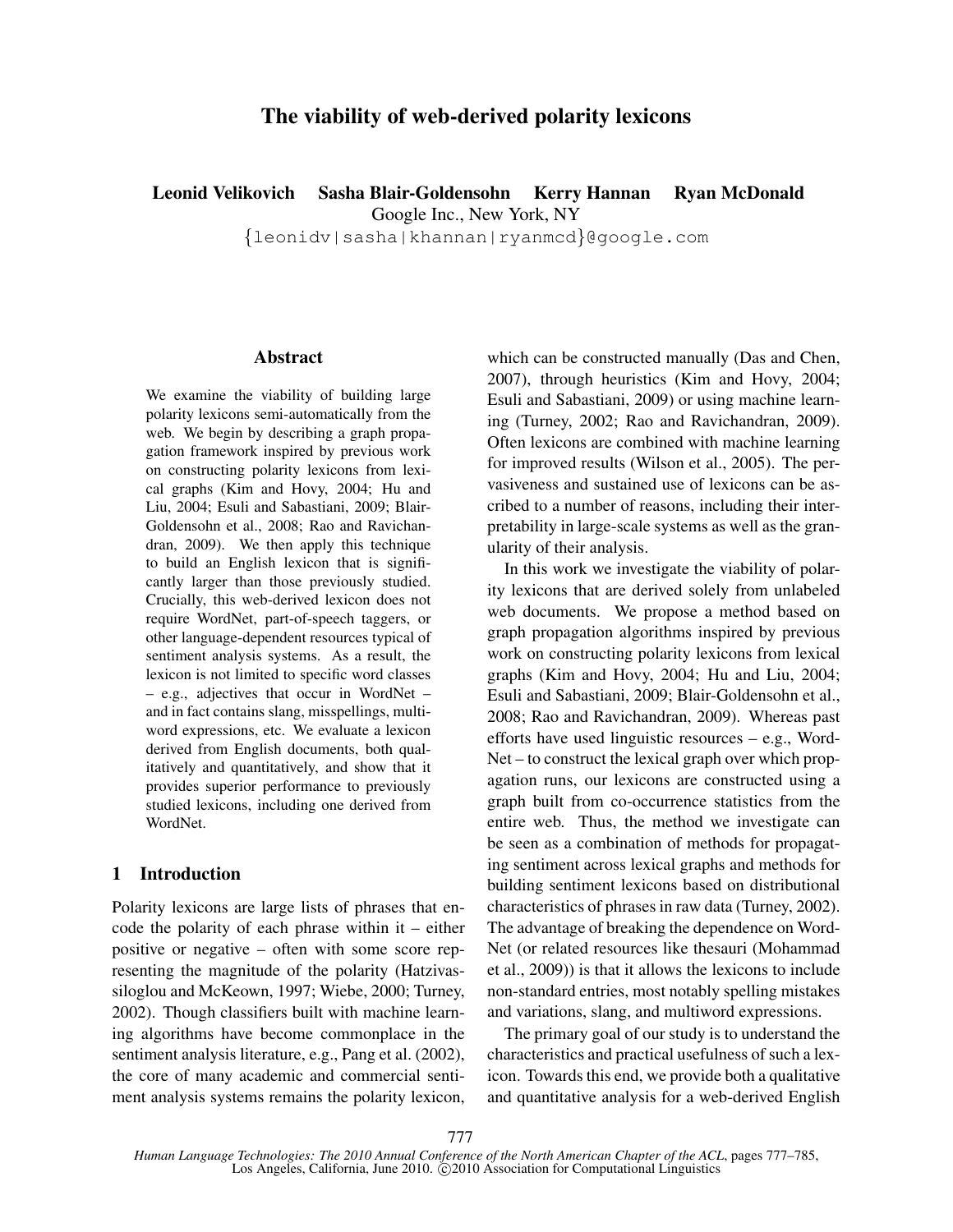lexicon relative to two previously published lexicons – the lexicon used in Wilson et al. (2005) and the lexicon used in Blair-Goldensohn et al. (2008). Our experiments show that a web-derived lexicon is not only significantly larger, but has improved accuracy on a sentence polarity classification task, which is an important problem in many sentiment analysis applications, including sentiment aggregation and summarization (Hu and Liu, 2004; Carenini et al., 2006; Lerman et al., 2009). These results hold true both when the lexicons are used in conjunction with string matching to classify sentences, and when they are included within a contextual classifier framework (Wilson et al., 2005).

Extracting polarity lexicons from the web has been investigated previously by Kaji and Kitsuregawa (2007), who study the problem exclusively for Japanese. In that work a set of positive/negative sentences are first extracted from the web using cues from a syntactic parser as well as the document structure. Adjectives phrases are then extracted from these sentences based on different statistics of their occurrence in the positive or negative set. Our work, on the other hand, does not rely on syntactic parsers or restrict the set of candidate lexicon entries to specific syntactic classes, i.e., adjective phrases. As a result, the lexicon built in our study is on a different scale than that examined in Kaji and Kitsuregawa (2007). Though this hypothesis is not tested here, it also makes our techniques more amenable to adaptation for other languages.

## 2 Constructing the Lexicon

In this section we describe a method to construct polarity lexicons using graph propagation over a phrase similarity graph constructed from the web.

## 2.1 Graph Propagation Algorithm

We construct our lexicon using graph propagation techniques, which have previously been investigated in the construction of polarity lexicons (Kim and Hovy, 2004; Hu and Liu, 2004; Esuli and Sabastiani, 2009; Blair-Goldensohn et al., 2008; Rao and Ravichandran, 2009). We assume as input an undirected edge weighted graph  $G = (V, E)$ , where  $w_{ij} \in [0,1]$  is the weight of edge  $(v_i, v_j) \in E$ . The node set  $V$  is the set of candidate phrases for inclusion in a sentiment lexicon. In practice, G should encode semantic similarities between two nodes, e.g., for sentiment analysis one would hope that  $w_{ij} >$  $w_{ik}$  if  $v_i$ =*good*,  $v_j$ =*great* and  $v_k$ =*bad*. We also assume as input two sets of *seed phrases*, denoted P for the positive seed set and  $N$  for the negative seed set. The common property among all graph propagation algorithms is that they attempt to propagate information from the seed sets to the rest of the graph through its edges. This can be done using machine learning, graph algorithms or more heuristic means.

The specific algorithm used in this study is given in Figure 1, which is distinct from common graph propagation algorithms, e.g., label propagation (see Section 2.3). The output is a polarity vector pol  $\in$  $\mathbb{R}^{|V|}$  such that  $\textbf{pol}_i$  is the polarity score for the  $i^{th}$ candidate phrase (or the  $i^{th}$  node in G). In particular, we desire pol to have the following semantics:

$$
\mathbf{pol}_i = \begin{cases} > 0 & i^{th} \text{ phrase has positive polarity} \\ < 0 & i^{th} \text{ phrase has negative polarity} \\ = 0 & i^{th} \text{ phrase has no sentiment} \end{cases}
$$

Intuitively, the algorithm works by computing both a positive and a negative polarity magnitude for each node in the graph, call them  $\text{pol}_i^+$  and  $\text{pol}_i^-$ . These values are equal to the sum over the max weighted path from every seed word (either positive or negative) to node  $v_i$ . Phrases that are connected to multiple positive seed words through short yet highly weighted paths will receive high positive values. The final polarity of a phrase is then set to  $\mathbf{pol}_i = \mathbf{pol}_i^+ - \beta \mathbf{pol}_i^+$ , where  $\beta$  a constant meant to account for the difference in overall mass of positive and negative flow in the graph. Thus, after the algorithm is run, if a phrase has a higher positive than negative polarity score, then its final polarity will be positive, and negative otherwise.

There are some implementation details worth pointing out. First, the algorithm in Figure 1 is written in an iterative framework, where on each iteration, paths of increasing lengths are considered. The input variable  $T$  controls the max path length considered by the algorithm. This can be set to be a small value in practice, since the multiplicative path weights result in long paths rarely contributing to polarity scores. Second, the parameter  $\gamma$  is a threshold that defines the minimum polarity magnitude a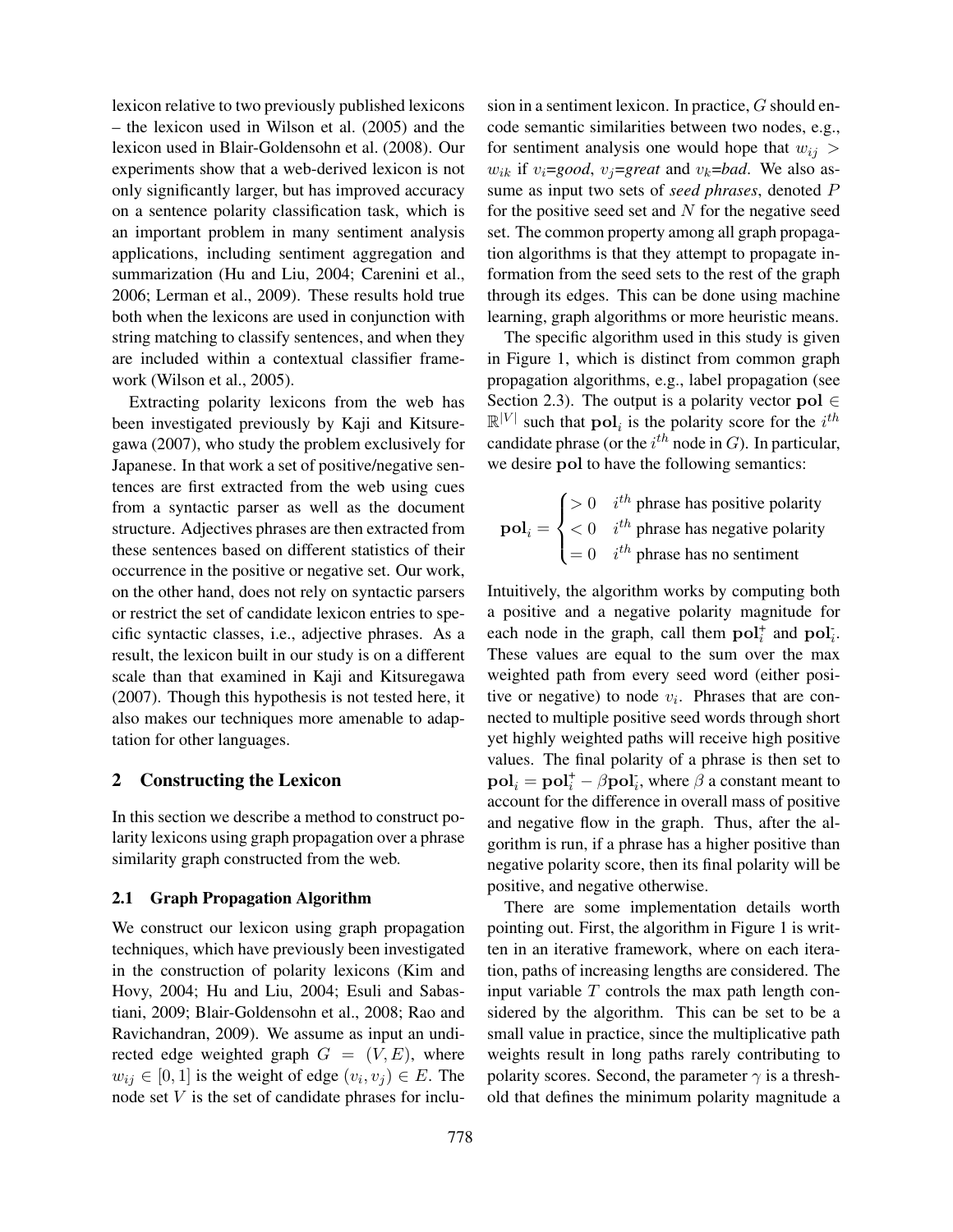Input:  $G = (V, E), w_{ij} \in [0, 1],$  $P, N, \gamma \in \mathbb{R}, T \in \mathbb{N}$ Output:  $\mathbf{pol} \in \mathbb{R}^{|V|}$ Initialize: ,  $\mathbf{pol}_i^*$ ,  $\mathbf{pol}_i^* = 0$ , for all *i*  $\textbf{pol}_i^+ = 1.0$  for all  $v_i \in P$  and  $\textbf{pol}_i = 1.0$  for all  $v_i \in N$ 1. set  $\alpha_{ij} = 0$  for all  $i, j$ 2. for  $v_i \in P$ 3.  $F = \{v_i\}$ 4. for  $t: 1 \ldots T$ 5. for  $(v_k, v_j) \in E$  such that  $v_k \in F$ 6.  $\alpha_{ij} = \max\{\alpha_{ij}, \ \alpha_{ik} \cdot w_{kj}\}\$  $F = F \cup \{v_i\}$ 7. for  $v_i \in V$ 8.  $\operatorname{pol}_j^+ = \sum_{v_i \in P} \alpha_{ij}$ 9. Repeat steps 1-8 using  $N$  to compute pol-10.  $\beta = \sum_i \text{pol}_i^+ / \sum_i \text{pol}_i^+$ 11.  $\mathbf{pol}_i = \mathbf{pol}_i^+ - \beta \mathbf{pol}_i$ , for all i 12. if  $|\mathbf{pol}_i| < \gamma$  then  $\mathbf{pol}_i = 0.0$ , for all i

Figure 1: Graph Propagation Algorithm.

phrase must have to be included in the lexicon. Both T and  $\gamma$  were tuned on held-out data.

To construct the final lexicon, the remaining nodes – those with polarity scores above  $\gamma$  – are extracted and assigned their corresponding polarity.

## 2.2 Building a Phrase Graph from the Web

Graph propagation algorithms rely on the existence of graphs that encode meaningful relationships between candidate nodes. Past studies on building polarity lexicons have used linguistic resources like WordNet to define the graph through synonym and antonym relations (Kim and Hovy, 2004; Esuli and Sabastiani, 2009; Blair-Goldensohn et al., 2008; Rao and Ravichandran, 2009). The goal of this study is to examine the size and quality of polarity lexicons when the graph is induced automatically from documents on the web.

Constructing a graph from web-computed lexical co-occurrence statistics is a difficult challenge in and of itself and the research and implementation hurdles that arise are beyond the scope of this work (Alfonseca et al., 2009; Pantel et al., 2009). For this study, we used an English graph where the node set V was based on all n-grams up to length 10 extracted from 4 billion web pages. This list was filtered to 20 million candidate phrases using a number of heuristics including frequency and mutual information of word boundaries. A context vector for each candidate phrase was then constructed based on a window of size six aggregated over all mentions of the phrase in the 4 billion documents. The edge set  $E$  was constructed by first, for each potential edge  $(v_i, v_j)$ , computing the cosine similarity value between context vectors. All edges  $(v_i, v_j)$ were then discarded if they were not one of the 25 highest weighted edges adjacent to either node  $v_i$  or  $v_i$ . This serves to both reduce the size of the graph and to eliminate many spurious edges for frequently occurring phrases, while still keeping the graph relatively connected. The weight of the remaining edges was set to the corresponding cosine similarity value.

Since this graph encodes co-occurrences over a large, but local context window, it can be noisy for our purposes. In particular, we might see a number of edges between positive and negative sentiment words as well as sentiment words and non-sentiment words, e.g., sentiment adjectives and all other adjectives that are distributionally similar. Larger windows theoretically alleviate this problem as they encode semantic as opposed to syntactic similarities. We note, however, that the graph propagation algorithm described above calculates the sentiment of each phrase as the aggregate of all the best paths to seed words. Thus, even if some local edges are erroneous in the graph, one hopes that, globally, positive phrases will be influenced more by paths from positive seed words as opposed to negative seed words. Section 3, and indeed this paper, aims to measure whether this is true or not.

## 2.3 Why Not Label Propagation?

Previous studies on constructing polarity lexicons from lexical graphs, e.g., Rao and Ravichandran (2009), have used the label propagation algorithm, which takes the form in Figure 2 (Zhu and Ghahramani, 2002). Label propagation is an iterative algorithm where each node takes on the weighted average of its neighbour's values from the previous iteration. The result is that nodes with many paths to seeds get high polarities due to the influence from their neighbours. The label propagation algorithm is known to have many desirable properties including convergence, a well defined objective function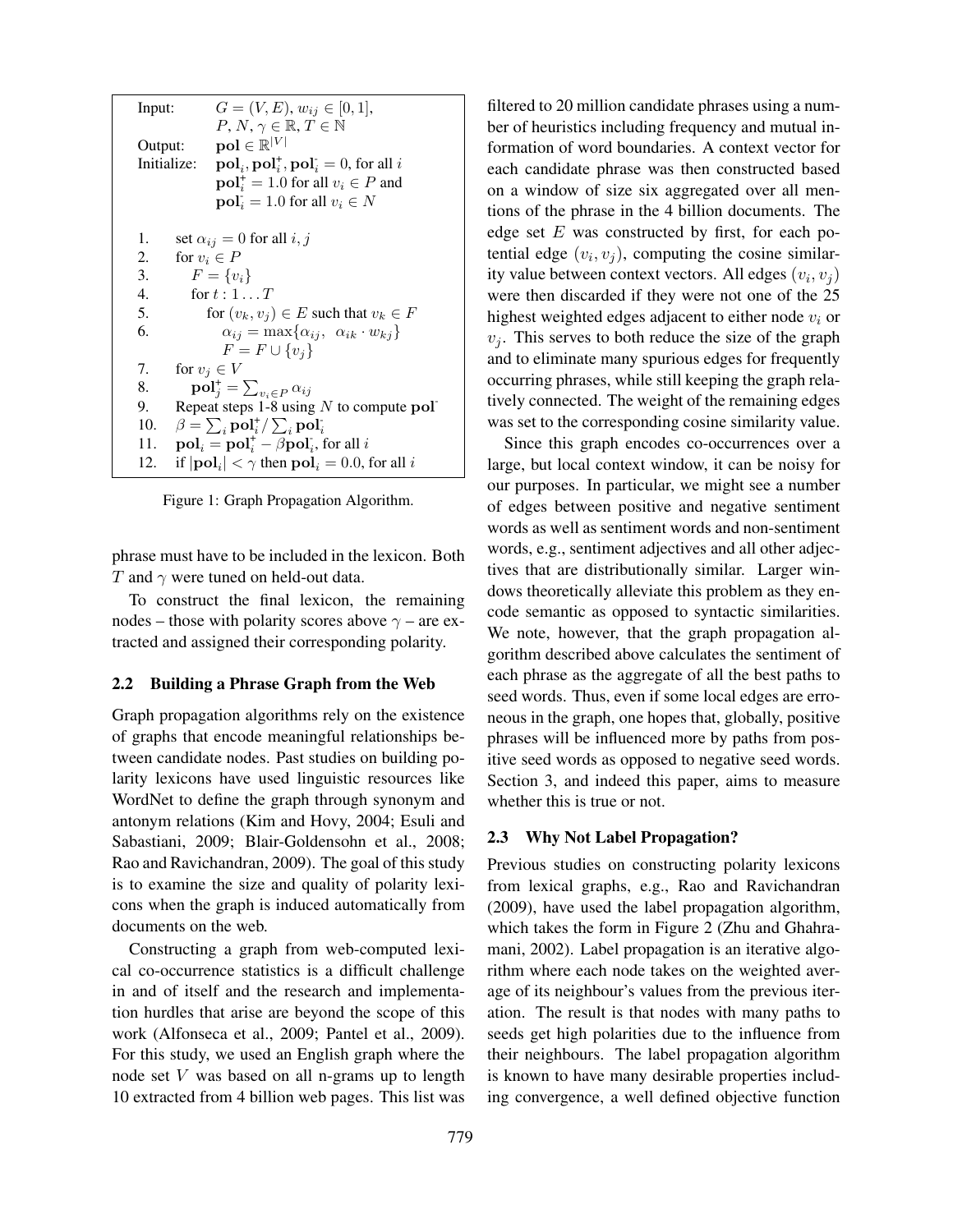Input:  $G = (V, E), w_{ij} \in [0, 1], P, N$ Output:  $\mathbf{pol} \in \mathbb{R}^{|V|}$ Initialize:  $pol<sub>i</sub> = 1.0$  for all  $v<sub>i</sub> \in P$  and  $pol<sub>i</sub> = -1.0$  for all  $v<sub>i</sub> \in N$  and  $pol_i = 0.0 \,\forall v_i \notin P \cup N$ 1. for : t .. T 2.  $\textbf{pol}_i = \frac{\sum_{(v_i, v_j) \in E} w_{ij} \times \textbf{pol}_j}{\sum_{(v_i, v_j) \in W(i)}}$  $\frac{\sum_{(v_i, v_j)} w_{ij}}{\sum_{(v_i, v_j)} w_{ij}}, \forall v_i \in V$ 3. reset  $\textbf{pol}_i = 1.0 \,\forall v_i \in P$ reset pol<sub>i</sub> =  $-1.0 \forall v_i \in N$ 

Figure 2: The label propagation algorithm (Zhu and Ghahramani, 2002).

(minimize squared error between values of adjacent nodes), and an equivalence to computing random walks through graphs.

The primary difference between standard label propagation and the graph propagation algorithm given in Section 2.1, is that a node with multiple paths to a seed will be influenced by all these paths in the label propagation algorithm, whereas only the single path from a seed will influence the polarity of a node in our proposed propagation algorithm – namely the path with highest weight. The intuition behind label propagation seems justified. That is, if a node has multiple paths to a seed, it should be reflected in a higher score. This is certainly true when the graph is of high quality and all paths trustworthy. However, in a graph constructed from web cooccurrence statistics, this is rarely the case.

Our graph consisted of many dense subgraphs, each representing some semantic entity class, such as actors, authors, tech companies, etc. Problems arose when polarity flowed into these dense subgraphs with the label propagation algorithm. Ultimately, this flow would amplify since the dense subgraph provided exponentially many paths from each node to the source of the flow, which caused a reinforcement effect. As a result, the lexicon would consist of large groups of actor names, companies, etc. This also led to convergence issues since the polarity is divided proportional to the size of the dense subgraph. Additionally, negative phrases in the graph appeared to be in more densely connected regions, which resulted in the final lexicons being highly skewed towards negative entries due to the influence of multiple paths to seed words.

For best path propagation, these problems were less acute as each node in the dense subgraph would only get the polarity a single time from each seed, which is decayed by the fact that edge weights are smaller than 1. Furthermore, the fact that edge weights are less than 1 results in most long paths having weights near zero, which in turn results in fast convergence.

# 3 Lexicon Evaluation

We ran the best path graph propagation algorithm over a graph constructed from the web using manually constructed positive and negative seed sets of 187 and 192 words in size, respectively. These words were generated by a set of five humans and many are morphological variants of the same root, e.g., excel/excels/excelled. The algorithm produced a lexicon that contained 178,104 entries. Depending on the threshold  $\gamma$  (see Figure 1), this lexicon could be larger or smaller. As stated earlier, our selection of  $\gamma$  and all hyperparameters was based on manual inspection of the resulting lexicons and performance on held-out data.

In the rest of this section we investigate the properties of this lexicon to understand both its general characteristics as well as its possible utility in sentiment applications. To this end we compare three different lexicons:

- 1. Wilson et al.: Described in Wilson et al. (2005). Lexicon constructed by combining the lexicon built in Riloff and Wiebe (2003) with other sources<sup>1</sup>. Entries are are coarsely rated – strong/weak positive/negative – which we weighted as 1.0, 0.5, -0.5, and -1.0 for our experiments.
- 2. WordNet LP: Described in Blair-Goldensohn et al. (2008). Constructed using label propagation over a graph derived from WordNet synonym and antonym links. Note that label propagation is not prone to the kinds of errors discussed in Section 2.3 since the lexical graph is derived from a high quality source.
- 3. Web GP: The web-derived lexicon described in Section 2.1 and Section 2.2.

<sup>1</sup> See http://www.cs.pitt.edu/mpqa/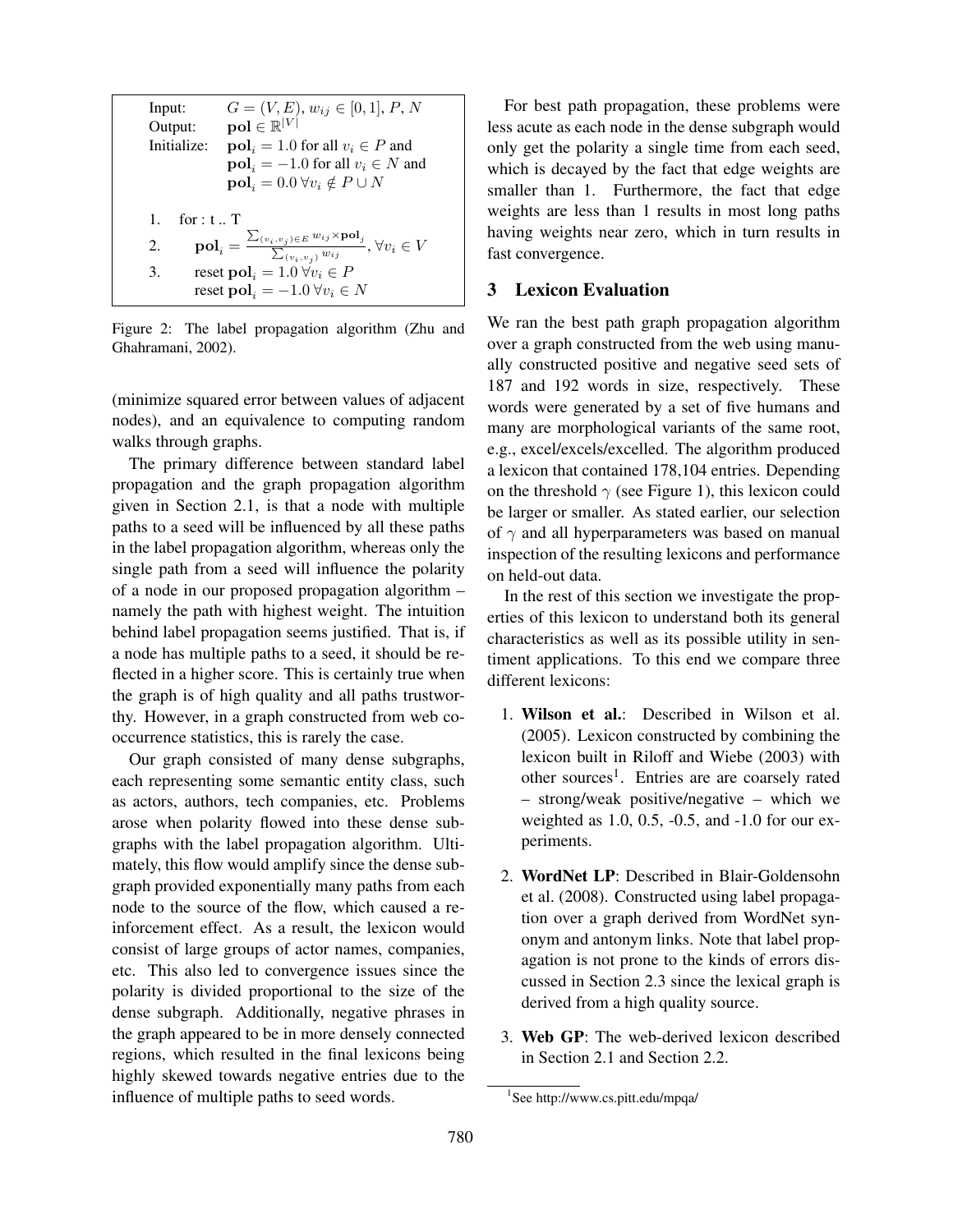#### 3.1 Qualitative Evaluation

Table 1 breaks down the lexicon by the number of positive and negative entries of each lexicon, which clearly shows that the lexicon derived from the web is more than an order of magnitude larger than previously constructed lexicons.<sup>2</sup> This in and of itself is not much of an achievement if the additional phrases are of poor quality. However, in Section 3.2 we present an empirical evaluation that suggests that these terms provide both additional *and* useful information. Table 1 also shows the recall of the each lexicon relative to the other. Whereas the Wilson et al. (2005) and WordNet lexicon have a recall of only 3% relative to the web lexicon, the web lexicon has a recall of 48% and 70% relative to the two other lexicons, indicating that it contains a significant amount of information from the other lexicons. However, this overlap is still small, suggesting that a combination of all the lexicons could provide the best performance. In Section 3.2 we investigate this empirically through a meta classification system.

Table 2 shows the distribution of phrases in the web-derived lexicon relative to the number of tokens in each phrase. Here a token is simply defined by whitespace and punctuation, with punctuation counting as a token, e.g., "half-baked" is counted as 3 tokens. For the most part, we see what one might expect, as the number of tokens increases, the number of corresponding phrases in the lexicon also decreases. Longer phrases are less frequent and thus will have both fewer and lower weighted edges to adjacent nodes in the graph. There is a single phrase of length 9, which is "motion to dismiss for failure to state a claim". In fact, the lexicon contains quite a number of legal and medical phrases. This should not be surprising, since in a graph induced from the web, a phrase like "cancer" (or any disease) should be distributionally similar to phrases like "illness", "sick", and "death", which themselves will be similar to standard sentiment phrases like "bad" and "terrible". These terms are predominantly negative in the lexicon representing the broad notion that legal and medical events are undesirable.

| Phrase length |        |         |        |  |  |
|---------------|--------|---------|--------|--|--|
| # of phrases  | 37.449 | 108,631 | 27,822 |  |  |
| Phrase length |        |         |        |  |  |
| # of phrases  | 3.489  |         |        |  |  |

Table 2: Number of phrases by phrase length in lexicon built from the web.

Perhaps the most interesting characteristic of the lexicon is that the most frequent phrase length is 2 and not 1. The primary reason for this is an abundance of adjective phrases consisting of an adverb and an adjective, such as "more brittle" and "less brittle". Almost every adjective of length 1 is frequently combined in such a way on the web, so it not surprising that we see many of these phrases in the lexicon. Ideally we would see an order on such phrases, e.g., "more brittle" has a larger negative polarity than "brittle", which in turn has a larger negative polarity than "less brittle". However, this is rarely the case and usually the adjective has the highest polarity magnitude. Again, this is easily explained. These phrases are necessarily more common and will thus have more edges with larger weights in the graph and thus a greater chance of accumulating a high sentiment score. The prominence of such phrases suggests that a more principled treatment of them should be investigated in the future.

Finally, Table 3 presents a selection of phrases from both the positive and negative lexicons categorized into revealing verticals. For both positive and negative phrases we present typical examples of phrases – usually adjectives – that one would expect to be in a sentiment lexicon. These are phrases not included in the seed sets. We also present multiword phrases for both positive and negative cases, which displays concretely the advantage of building lexicons from the web as opposed to using restricted linguistic resources such as WordNet. Finally, we show two special cases. The first is spelling variations (and mistakes) for positive phrases, which were far more prominent than for negative phrases. Many of these correspond to social media text where one expresses an increased level of sentiment by repeating characters. The second is vulgarity in negative phrases, which was far more prominent than for positive phrases. Some of these are clearly appropri-

 $2$ This also includes the web-derived lexicon of (Kaji and Kitsuregawa, 2007), which has 10K entries. A recent study by Mohammad et al. (2009) generated lexicons from thesauri with 76K entries.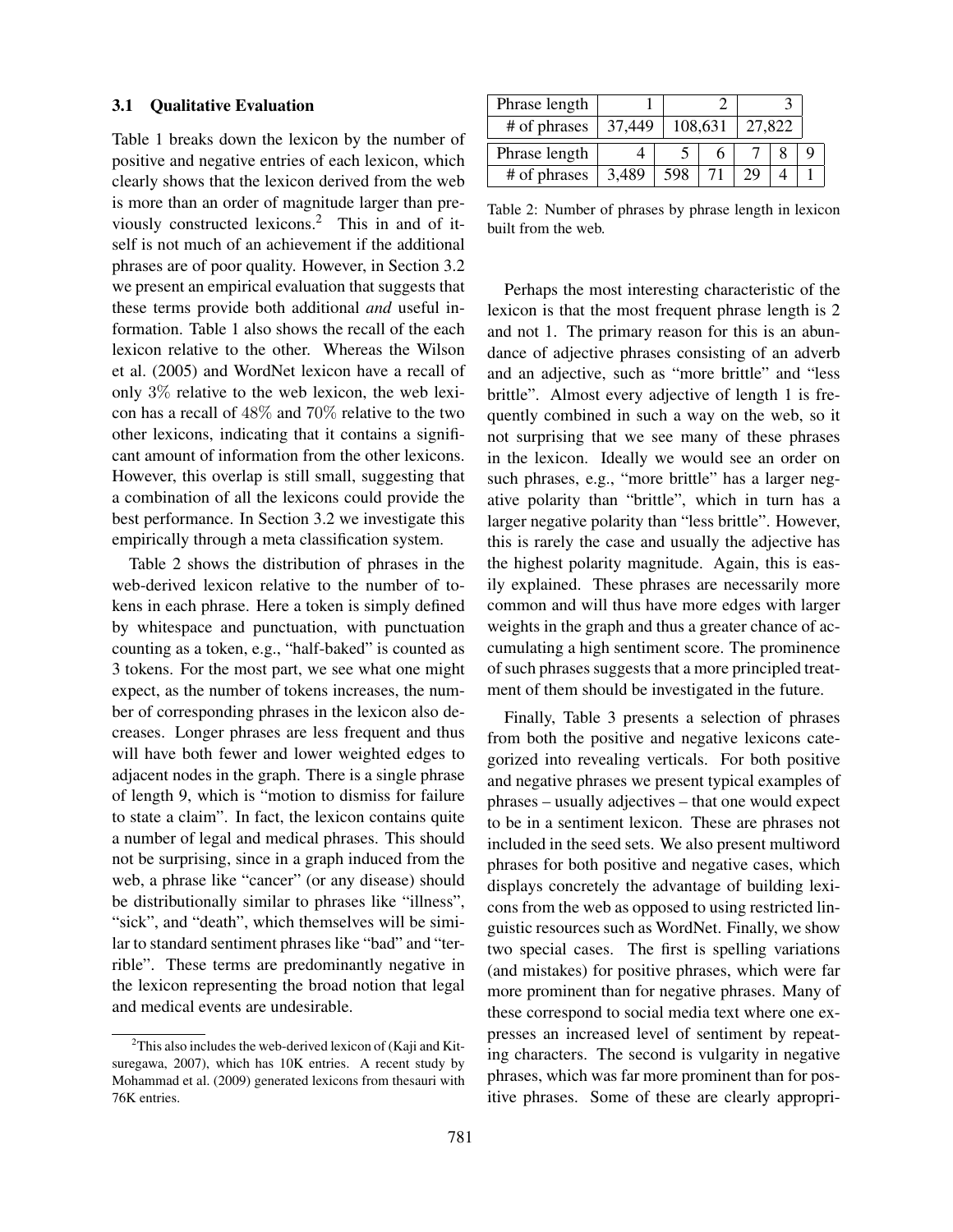|               |             |              |              | Recall wrt other lexicons |            |         |  |
|---------------|-------------|--------------|--------------|---------------------------|------------|---------|--|
|               | All Phrases | Pos. Phrases | Neg. Phrases | Wilson et al.             | WordNet LP | Web GP  |  |
| Wilson et al. | 7,628       | 2,718        | 4.910        | $100\%$                   | $37\%$     | $2\%$   |  |
| WordNet LP    | 12,310      | 5,705        | 6,605        | 21%                       | $100\%$    | 3%      |  |
| Web GP        | 178,104     | 90,337       | 87.767       | 70%                       | 48%        | $100\%$ |  |

Table 1: Lexicon statistics. Wilson et al. is the lexicon used in Wilson et al. (2005), WordNet LP is the lexicon constructed by Blair-Goldensohn et al. (2008) that uses label propagation algorithms over a graph constructed through WordNet, and Web GP is the web-derived lexicon from this study.

| <b>POSITIVE PHRASES</b> |                              |                            | <b>NEGATIVE PHRASES</b> |                              |                   |  |
|-------------------------|------------------------------|----------------------------|-------------------------|------------------------------|-------------------|--|
| <b>Typical</b>          | <b>Multiword expressions</b> | <b>Spelling variations</b> | <b>Typical</b>          | <b>Multiword expressions</b> | Vulgarity         |  |
| cute                    | once in a life time          | loveable                   | dirty                   | run of the mill              | fucking stupid    |  |
| fabulous                | state $-$ of $-$ the $-$ art | nicee                      | repulsive               | out of touch                 | fucked up         |  |
| cuddly                  | fail - safe operation        | niice                      | crappy                  | over the hill                | complete bullshit |  |
| plucky                  | just what the doctor ordered | cooool                     | sucky                   | flash in the pan             | shitty            |  |
| ravishing               | out of this world            | coooool                    | subpar                  | bumps in the road            | half assed        |  |
| spunky                  | top of the line              | koool                      | horrendous              | foaming at the mouth         | jackass           |  |
| enchanting              | melt in your mouth           | kewl                       | miserable               | dime a dozen                 | piece of shit     |  |
| precious                | snug as a bug                | cozy                       | lousy                   | pie - $in - the - sky$       | son of a bitch    |  |
| charming                | out of the box               | cosy                       | abysmal                 | sick to my stomach           | sonofabitch       |  |
| stupendous              | more good than bad           | sikk                       | wretched                | pain in my ass               | sonuvabitch       |  |

Table 3: Example positive and negative phrases from web lexicon.

ate, e.g., "shitty", but some are clearly insults and outbursts that are most likely included due to their co-occurrence with angry texts. There were also a number of derogatory terms and racial slurs in the lexicon, again most of which received negative sentiment due to their typical disparaging usage.

#### 3.2 Quantitative Evaluation

To determine the practical usefulness of a polarity lexicon derived from the web, we measured the performance of the lexicon on a sentence classification/ranking task. The input is a set of sentences and the output is a classification of the sentences as being either positive, negative or neutral in sentiment. Additionally, the system outputs two rankings, the first a ranking of the sentence by positive polarity and the second a ranking of the sentence by negative polarity. Classifying sentences by their sentiment is a subtask of sentiment aggregation systems (Hu and Liu, 2004; Gamon et al., 2005). Ranking sentences by their polarity is a critical sub-task in extractive sentiment summarization (Carenini et al., 2006; Lerman et al., 2009).

To classify sentences as being positive, negative or neutral, we used an augmented vote-flip algorithm (Choi and Cardie, 2009), which is given in Figure 3. This intuition behind this algorithm is simple. The number of matched positive and negative phrases from the lexicon are counted and whichever has the most votes wins. The algorithm flips the decision if the number of negations is odd. Though this algorithm appears crude, it benefits from not relying on threshold values for neutral classification, which is difficult due to the fact that the polarity scores in the three lexicons are not on the same scale.

To rank sentences we defined the purity of a sentence  $X$  as the normalized sum of the sentiment scores for each phrase  $x$  in the sentence:

$$
\text{purity}(\mathsf{X}) = \frac{\sum_{\mathsf{x} \in \mathsf{X}} \mathbf{pol}_{\mathsf{x}}}{\delta + \sum_{\mathsf{x} \in \mathsf{X}} |\mathbf{pol}_{\mathsf{x}}|}
$$

This is a normalized score in the range  $[-1, 1]$ . Intuitively, sentences with many terms of the same polarity will have purity scores at the extreme points of the range. Before calculating purity, a simple negation heuristic was implemented that reversed the sentiment scores of terms that were within the scope of negations. The term  $\delta$  helps to favor sentences with multiple phrase matches. Purity is a common metric used for ranking sentences for inclusion in sentiment summaries (Lerman et al., 2009). Purity and negative purity were used to rank sentences as being positive and negative sentiment, respectively.

The data used in our initial English-only experi-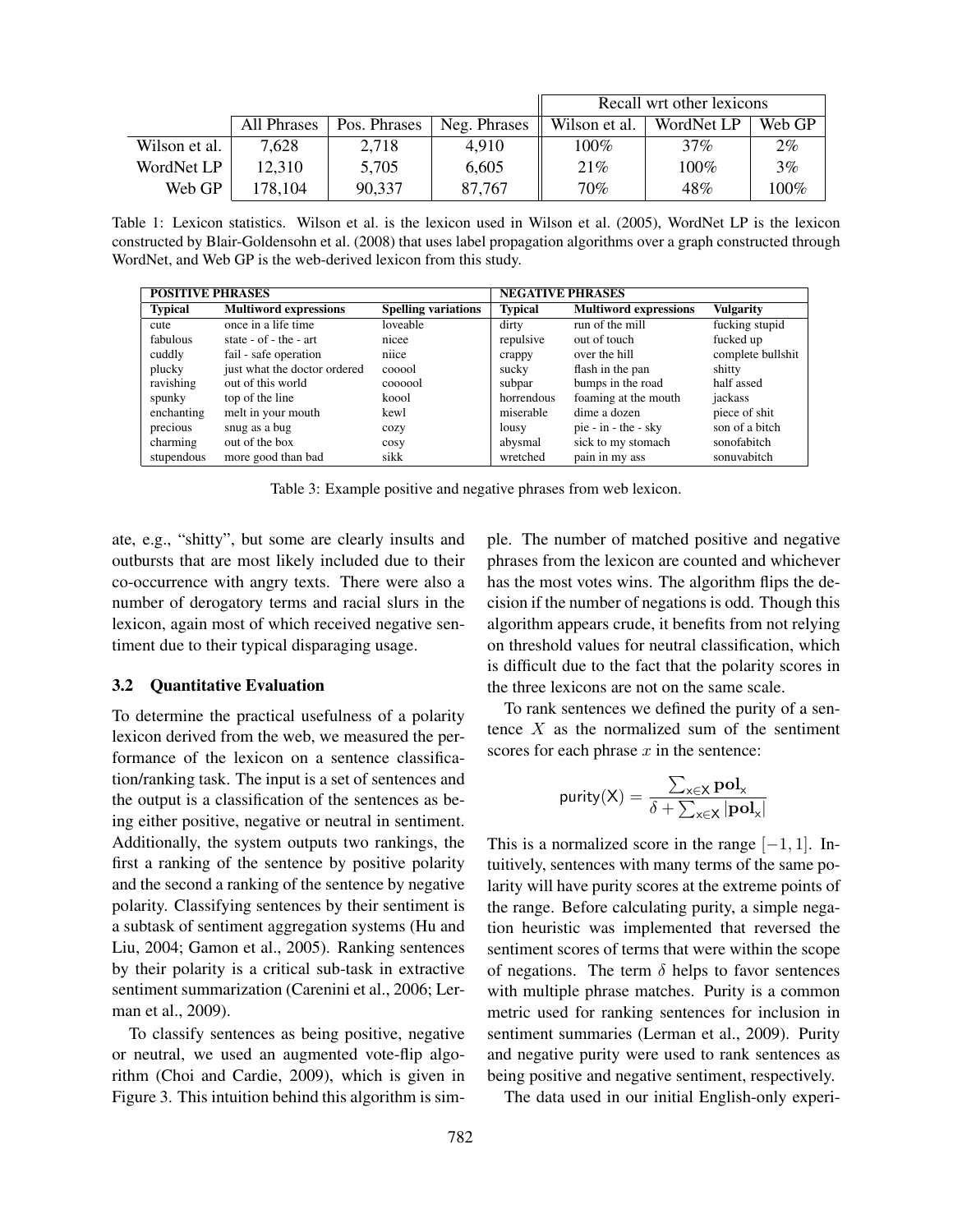|                 | Lexicon Classifier |                   |          |      |          |       | Contextual Classifier |          |                   |       |       |                   |
|-----------------|--------------------|-------------------|----------|------|----------|-------|-----------------------|----------|-------------------|-------|-------|-------------------|
|                 | Positive           |                   | Negative |      | Positive |       |                       | Negative |                   |       |       |                   |
|                 |                    | R                 | AР       | P    | R        | AP    |                       |          | АP                | D     | R     | АP                |
| Wilson et al.   | 56.4               | 61.8              | 60.8     | 58.1 | 39.0     | 59.7  | 74.5                  | 70.3     | 76.2              | 80.7  | 70.1  | 81.2              |
| WordNet LP      | 50.9               | 61.7              | 62.0     | 54.9 | 36.4     | 59.7  | 72.0                  | 72.5     | 75.7              | 78.0  | 69.8  | 79.3              |
| Web GP          | 57.7               | 65.1 <sup>†</sup> | 69.6†    | 60.3 | 42.9     | 68.5† | 74.1                  | 75.0†    | 79.9 <sup>+</sup> | 80.5  | 72.6† | 82.9 <sup>+</sup> |
| Meta Classifier |                    |                   | -        |      |          | -     | 76.6‡                 | 74.7     | 81.2‡             | 81.8‡ | 72.2  | 84.1‡             |

Table 4: Positive and negative precision (P), recall (R), and average precision (AP) for three lexicons using either lexical matching or contextual classification strategies. † Web GP is statistically significantly better than Wilson et al. and WordNet LP ( $p < 0.05$ ).  $\ddagger$  Meta Classifier is statistically significantly better than all other systems ( $p < 0.05$ ).

| Input:  | Scored lexicon pol, negation list NG,<br>input sentence $X$ |
|---------|-------------------------------------------------------------|
| Output: | sentiment $\in \{pos, NEG, NEW\}$                           |
| 1.      | set $p, n, nq = 0$                                          |
| 2.      | for $x \in X$                                               |
| 3.      | if $\text{pol}_x > 0$ then $p++$                            |
| 4.      | else if $polx < 0$ then $n++$                               |
| 5.      | else if $x \in NG$ then $ng++$                              |
| 6.      | $flip = (nq\% 2 == 1)$ //nq is odd                          |
| 7.      | if $(p > n \& \neg \text{flip})    (n > p \& \text{flip})$  |
|         | return POS                                                  |
| 8.      | else if $(p > n \& \text{flip})    (n > p \& \text{flip})$  |
|         | return NEG                                                  |
| 19.     | return NEU                                                  |

Figure 3: Vote-flip algorithm (Choi and Cardie, 2009).

ments were a set of 554 consumer reviews described in (McDonald et al., 2007). Each review was sentence split and annotated by a human as being positive, negative or neutral in sentiment. This resulted in 3,916 sentences, with 1,525, 1,542 and 849 positive, negative and neutral sentences, respectively.

The first six columns of Table 4 shows: 1) the positive/negative precision-recall of each lexicon-based system where sentence classes were determined using the vote-flip algorithm, and 2) the average precision for each lexicon-based system where purity (or negative purity) was used to rank sentences. Both the Wilson et al. and WordNet LP lexicons perform at a similar level, with the former slightly better, especially in terms of precision. The web-derived lexicon, Web GP, outperforms the other two lexicons across the board, in particular when looking at average precision, where the gains are near 10% absolute. If we plot the precision-recall graphs using purity to classify sentences – as opposed to the voteflip algorithm, which only provides an unweighted classification – we can see that at almost all recall levels the web-derived lexicon has superior precision to the other lexicons (Figure 4). Thus, even though the web-derived lexicon is constructed from a lexical graph that contains noise, the graph propagation algorithms appear to be fairly robust to this noise and are capable of producing large and accurate polarity lexicons.

The second six columns of Table 4 shows the performance of each lexicon as the core of a contextual classifier (Wilson et al., 2005). A contextual classifier is a machine learned classifier that predicts the polarity of a sentence using features of that sentence and its context. For our experiments, this was a maximum entropy classifier trained and evaluated using 10-fold cross-validation on the evaluation data. The features included in the classifier were the purity score, the number of positive and negative lexicon matches, and the number of negations in the sentence, as well as concatenations of these features within the sentence and with the same features derived from the sentences in a window of size 1.

For each sentence, the contextual classifier predicted either a positive, negative or neutral classification based on the label with highest probability. Additionally, all sentences were placed in the positive and negative sentence rankings by the probability the classifier assigned to the positive and negative classes, respectively. Mirroring the results of Wilson et al. (2005), we see that contextual classifiers improve results substantially over lexical matching. More interestingly, we see that the a contextual classifier over the web-derived lexicons maintains the performance edge over the other lexicons, though the gap is smaller. Figure 5 plots the precision-recall curves for the positive and negative sentence rank-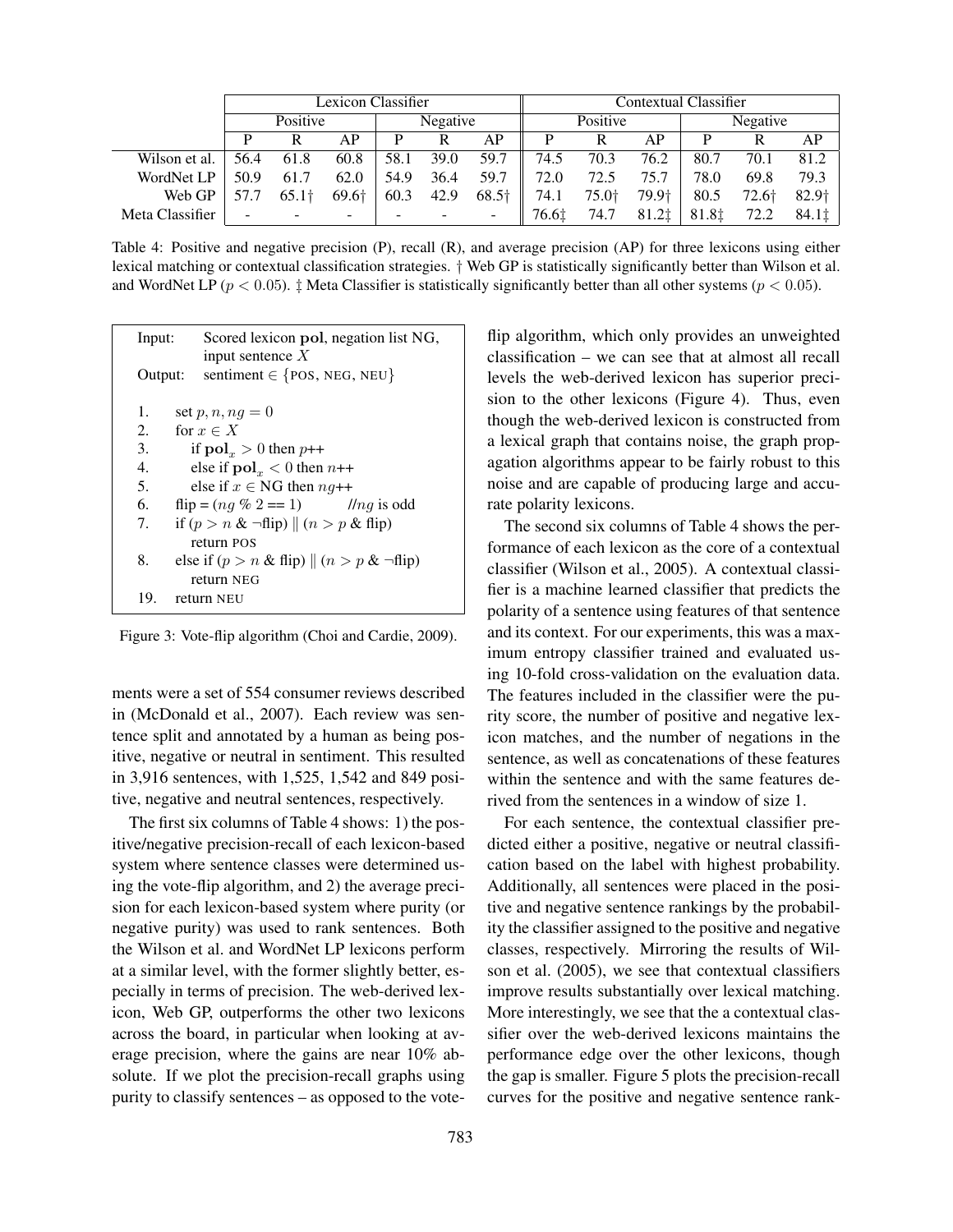

Figure 4: Lexicon classifier precision/recall curves for positive (left) and negative (right) classes.



Figure 5: Contextual classifier precision/recall curves for positive (left) and negative (right) classes

ings, again showing that at almost every level of recall, the web-derived lexicon has higher precision.

For a final English experiment we built a metaclassification system that is identical to the contextual classifiers, except it is trained using features derived from all lexicons. Results are shown in the last row of Table 4 and precision-recall curves are shown in Figure 5. Not surprisingly, this system has the best performance in terms of average precision as it has access to the largest amount of information, though its performance is only slightly better than the contextual classifier for the web-derived lexicon.

#### 4 Conclusions

In this paper we examined the viability of sentiment lexicons learned semi-automatically from the web, as opposed to those that rely on manual annotation and/or resources such as WordNet. Our qualitative experiments indicate that the web derived lexicon can include a wide range of phrases that have not been available to previous systems, most notably spelling variations, slang, vulgarity, and multiword expressions. Quantitatively, we observed that the web derived lexicon had superior performance to previously published lexicons for English classification. Ultimately, a meta classifier that incorporates features from all lexicons provides the best performance. In the future we plan to investigate the construction of web-derived lexicons for languages other than English, which is an active area of research (Mihalcea et al., 2007; Jijkoun and Hofmann, 2009; Rao and Ravichandran, 2009). The advantage of the web-derived lexicons studied here is that they do not rely on language specific resources besides unlabeled data and seed lists. A primary question is whether such lexicons improve performance over a translate-to-English strategy (Banea et al., 2008).

Acknowledgements: The authors thank Andrew Hogue, Raj Krishnan and Deepak Ravichandran for insightful discussions about this work.